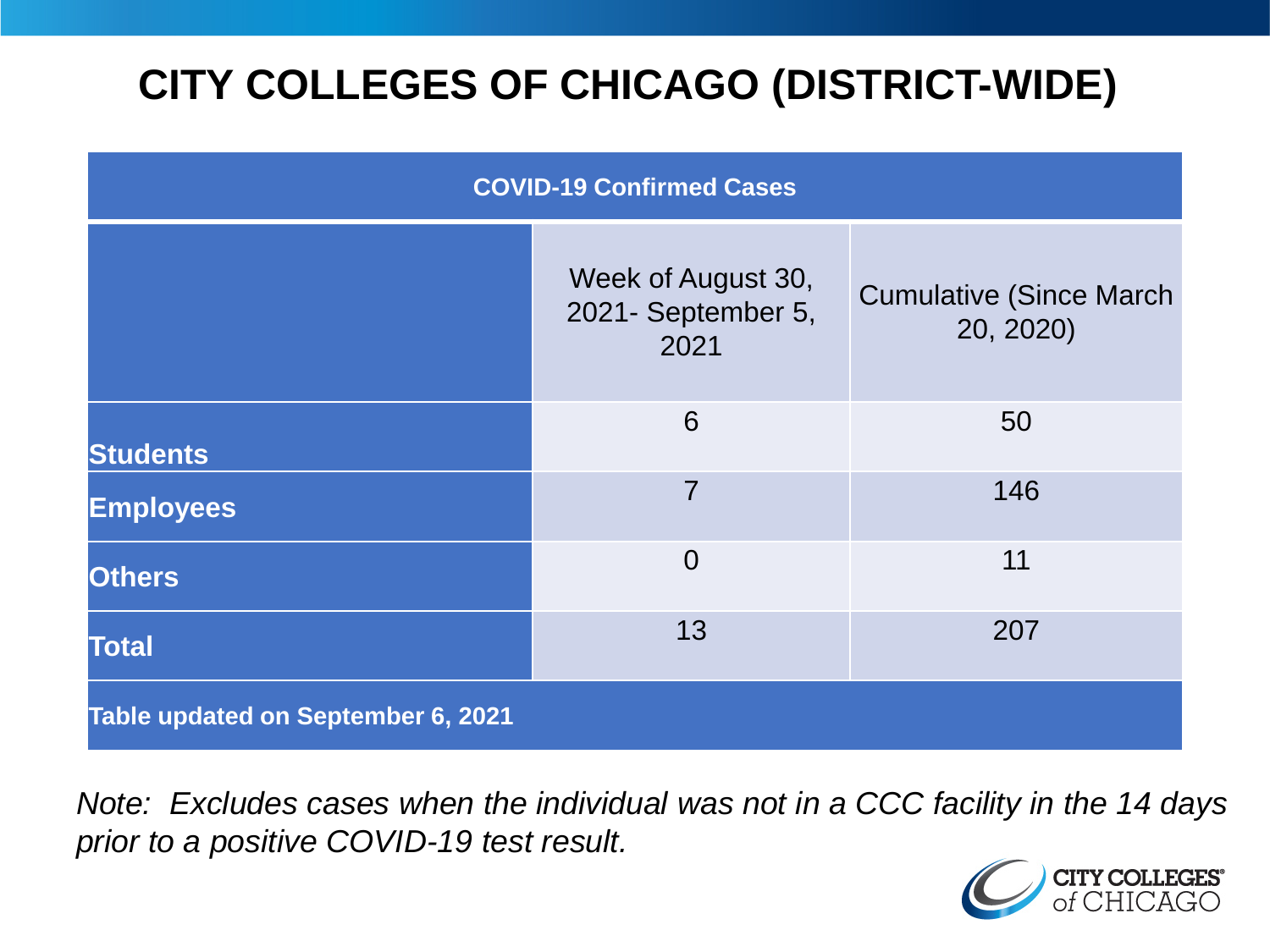## **DALEY COLLEGE**

| <b>COVID-19 Confirmed Cases</b>    |                                                  |                                              |
|------------------------------------|--------------------------------------------------|----------------------------------------------|
|                                    | Week of August 30,<br>2021- September 5,<br>2021 | <b>Cumulative (Since March)</b><br>20, 2020) |
| <b>Students</b>                    | 1                                                | 1                                            |
| <b>Employees</b>                   | 1                                                | 20                                           |
| <b>Others</b>                      | $\overline{0}$                                   | 1                                            |
| <b>Total</b>                       | $\overline{2}$                                   | 22                                           |
| Table updated on September 6, 2021 |                                                  |                                              |

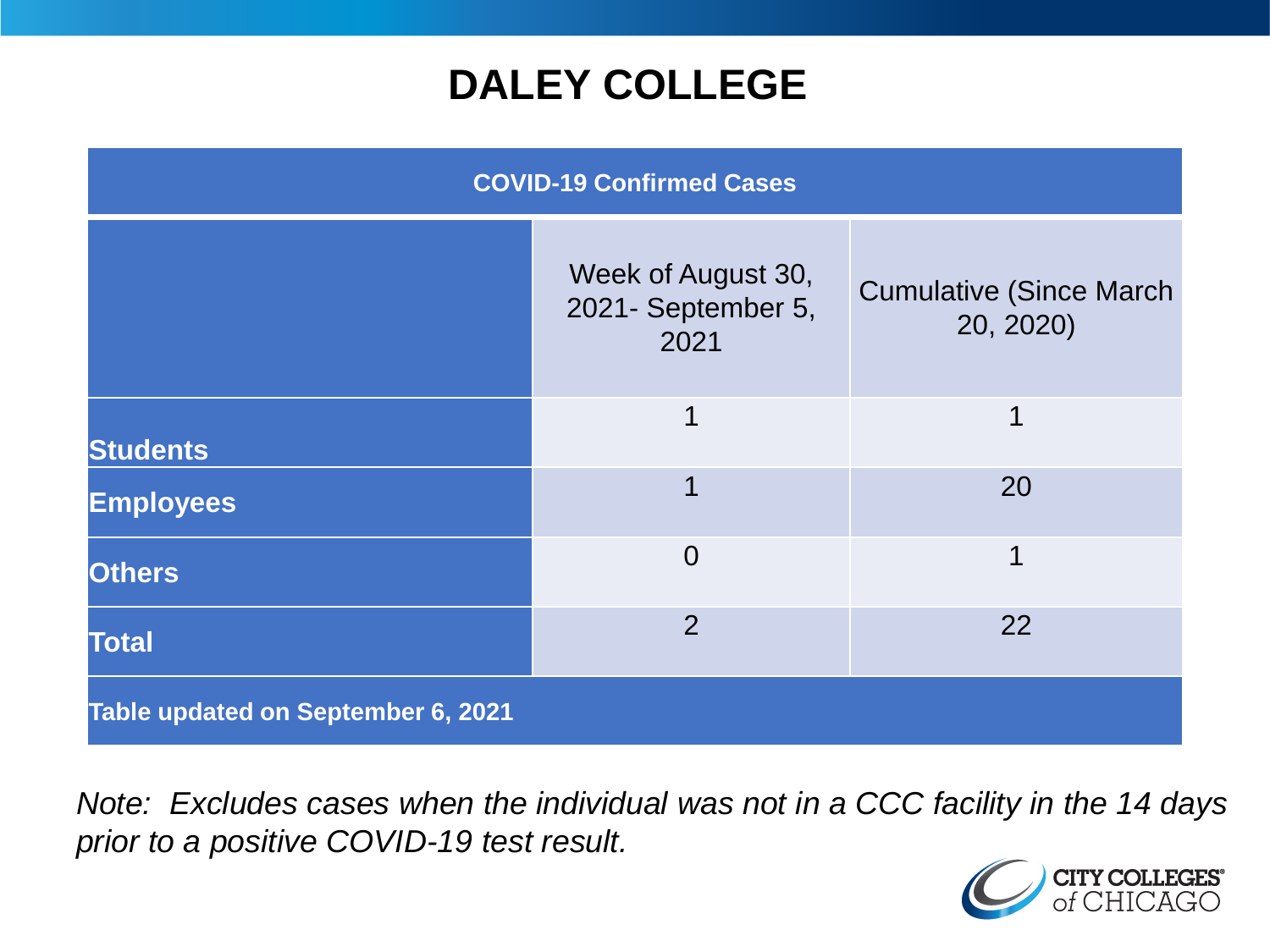## **HAROLD WASHINGTON COLLEGE**

| <b>COVID-19 Confirmed Cases</b>    |                                                  |                                              |
|------------------------------------|--------------------------------------------------|----------------------------------------------|
|                                    | Week of August 30,<br>2021- September 5,<br>2021 | <b>Cumulative (Since March)</b><br>20, 2020) |
| <b>Students</b>                    | $\overline{0}$                                   | 8                                            |
| <b>Employees</b>                   | 1                                                | 12                                           |
| <b>Others</b>                      | $\overline{0}$                                   | $\overline{2}$                               |
| <b>Total</b>                       | 1                                                | 22                                           |
| Table updated on September 6, 2021 |                                                  |                                              |

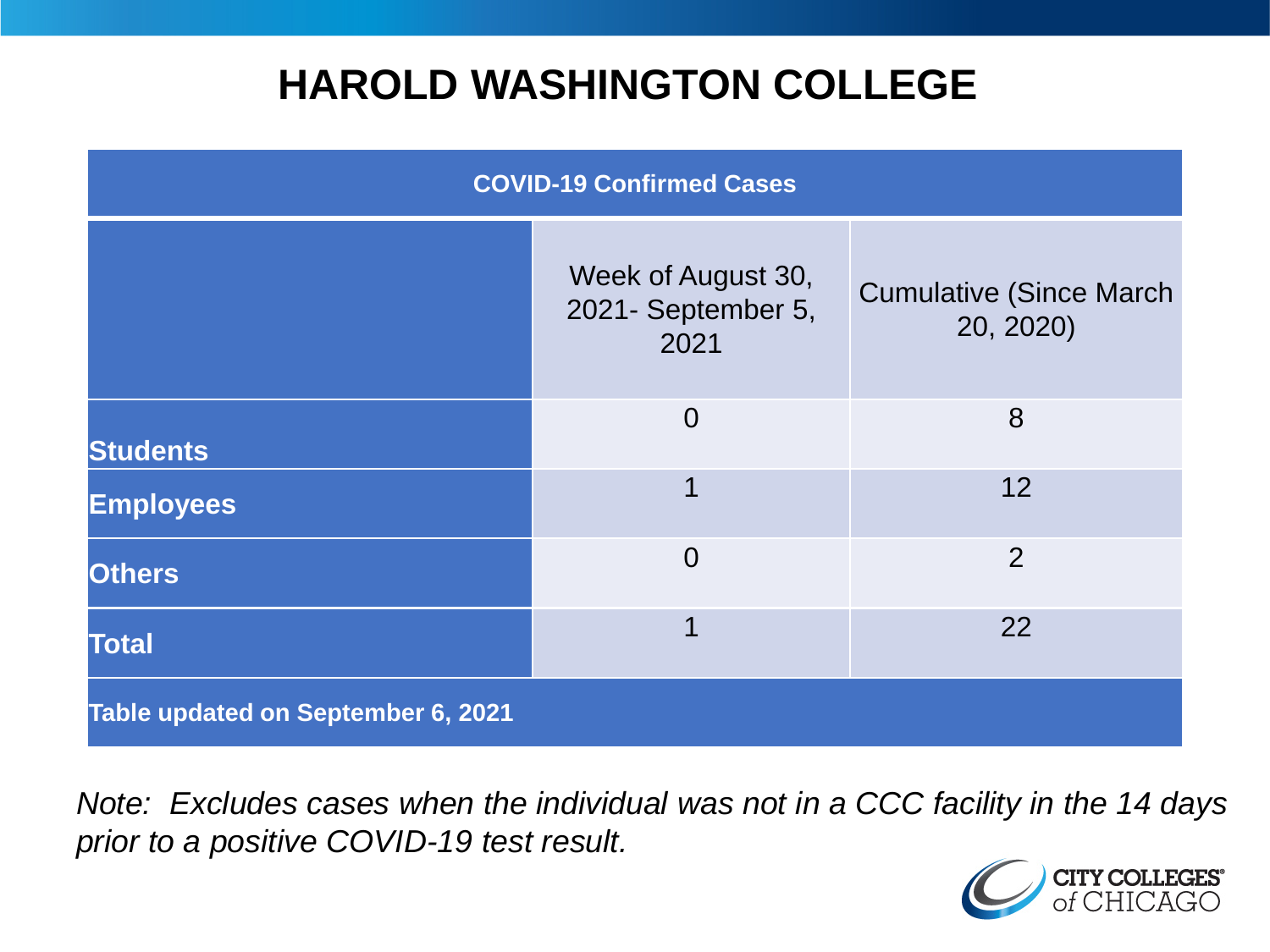## **KENNEDY-KING COLLEGE**

| <b>COVID-19 Confirmed Cases</b>    |                                                  |                                              |
|------------------------------------|--------------------------------------------------|----------------------------------------------|
|                                    | Week of August 30,<br>2021- September 5,<br>2021 | <b>Cumulative (Since March)</b><br>20, 2020) |
| <b>Students</b>                    | 1                                                | 8                                            |
| <b>Employees</b>                   | $\overline{2}$                                   | 30                                           |
| <b>Others</b>                      | $\overline{0}$                                   | 1                                            |
| <b>Total</b>                       | 3                                                | 39                                           |
| Table updated on September 6, 2021 |                                                  |                                              |

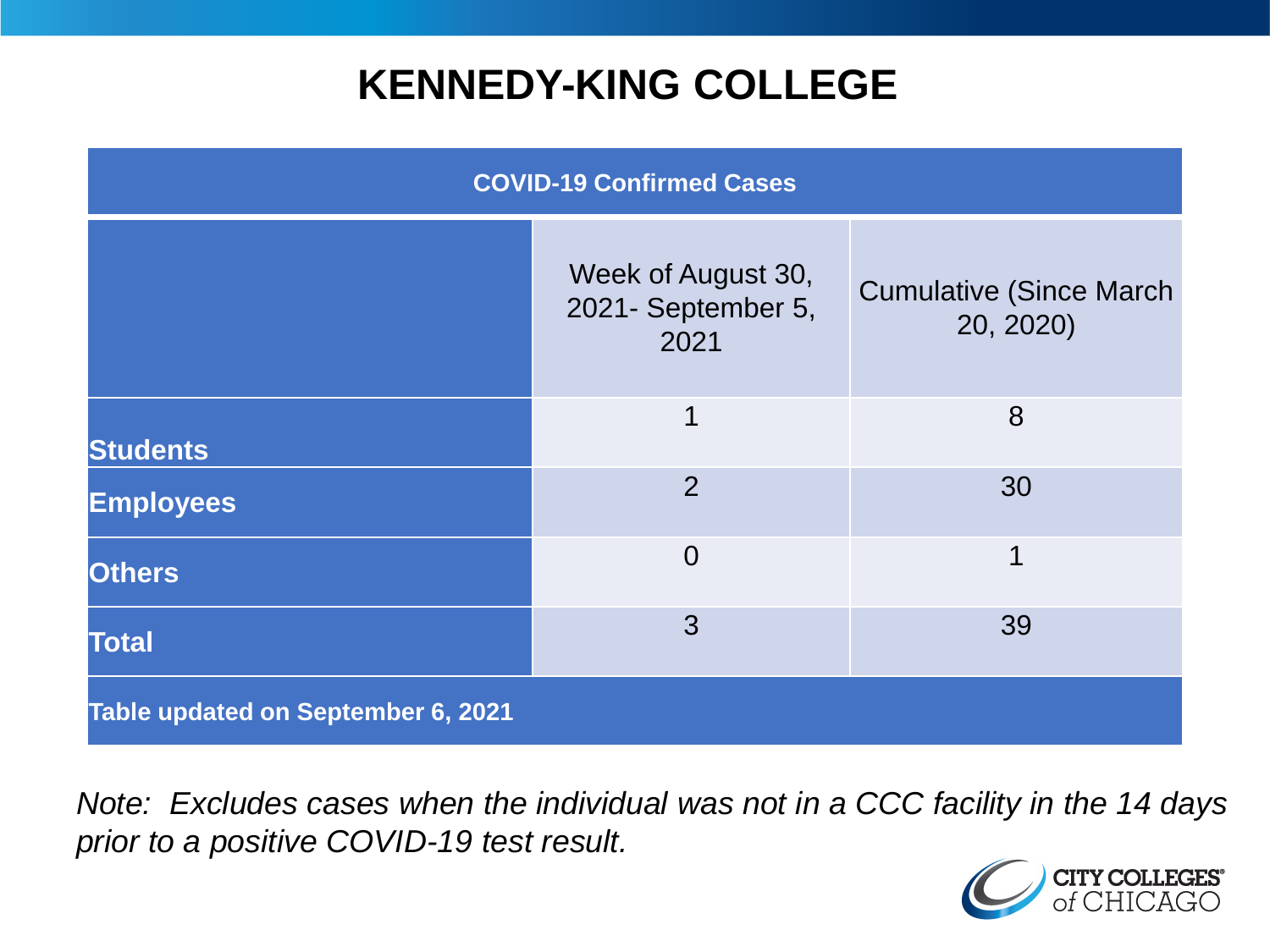# **MALCOLM X COLLEGE**

| <b>COVID-19 Confirmed Cases</b>    |                                                  |                                             |
|------------------------------------|--------------------------------------------------|---------------------------------------------|
|                                    | Week of August 30,<br>2021- September 5,<br>2021 | <b>Cumulative (Since March</b><br>20, 2020) |
| <b>Students</b>                    | 3                                                | 24                                          |
| <b>Employees</b>                   | $\overline{2}$                                   | 27                                          |
| <b>Others</b>                      | $\overline{0}$                                   | $\overline{2}$                              |
| <b>Total</b>                       | 5                                                | 53                                          |
| Table updated on September 6, 2021 |                                                  |                                             |

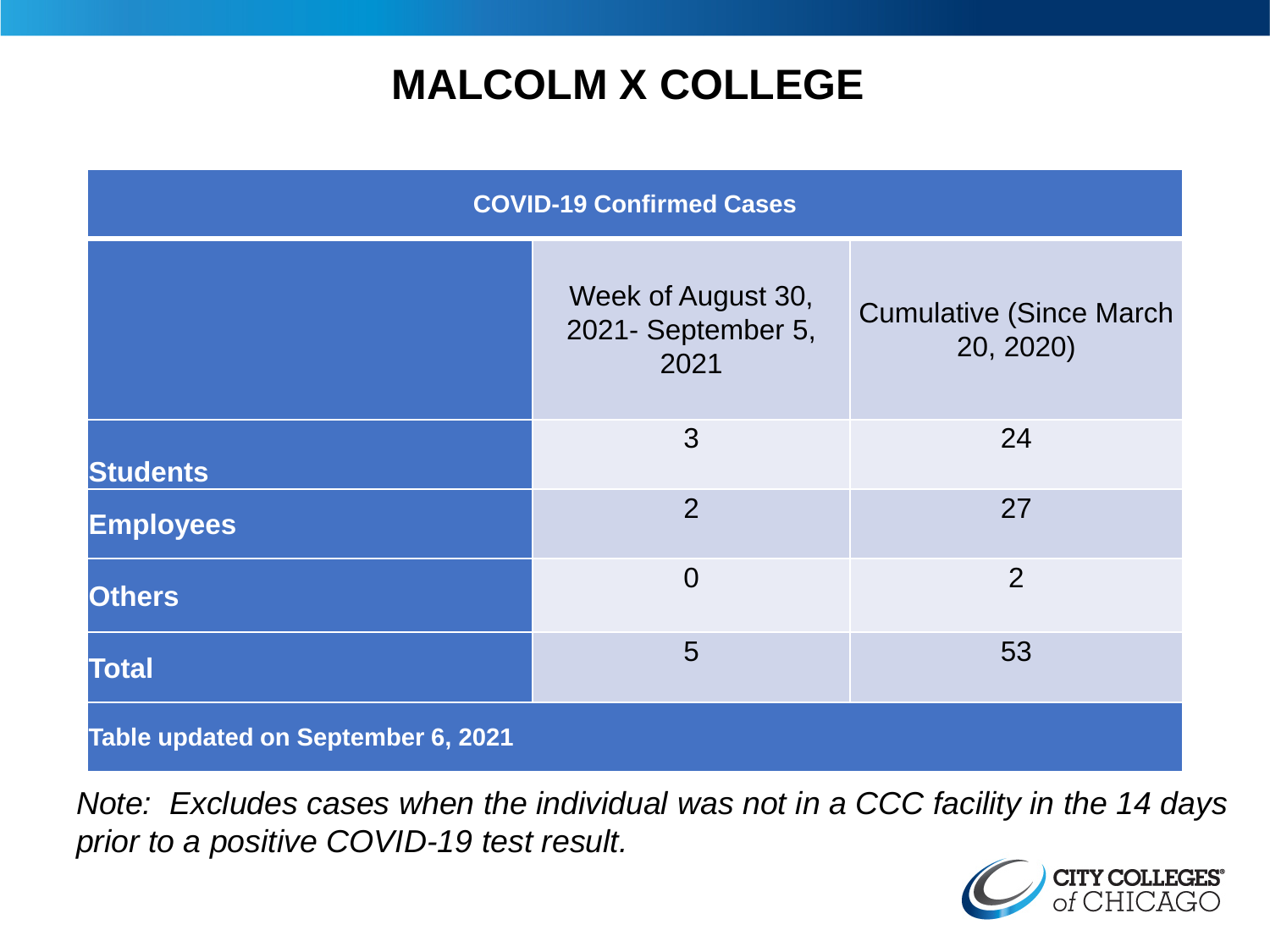# **OLIVE-HARVEY COLLEGE**

| <b>COVID-19 Confirmed Cases</b>    |                                                  |                                              |
|------------------------------------|--------------------------------------------------|----------------------------------------------|
|                                    | Week of August 30,<br>2021- September 5,<br>2021 | <b>Cumulative (Since March)</b><br>20, 2020) |
| <b>Students</b>                    | $\overline{0}$                                   | $\overline{2}$                               |
| <b>Employees</b>                   | $\Omega$                                         | 21                                           |
| <b>Others</b>                      | $\overline{0}$                                   | 3                                            |
| <b>Total</b>                       | $\Omega$                                         | 26                                           |
| Table updated on September 6, 2021 |                                                  |                                              |

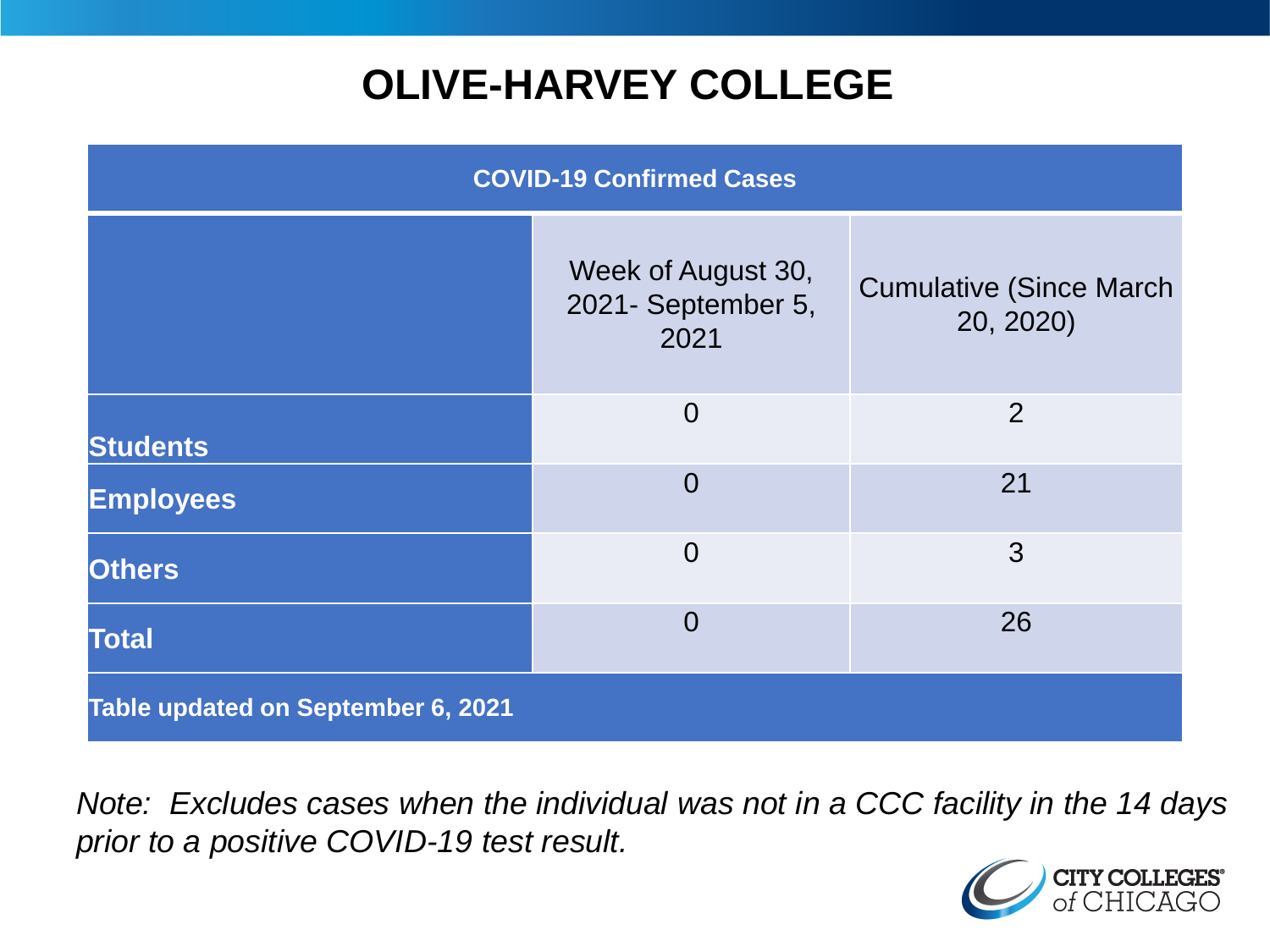## **TRUMAN COLLEGE**

| <b>COVID-19 Confirmed Cases</b>    |                                                  |                                              |
|------------------------------------|--------------------------------------------------|----------------------------------------------|
|                                    | Week of August 30,<br>2021- September 5,<br>2021 | <b>Cumulative (Since March)</b><br>20, 2020) |
| <b>Students</b>                    | $\overline{0}$                                   | 5                                            |
| <b>Employees</b>                   | 1                                                | 19                                           |
| <b>Others</b>                      | $\overline{0}$                                   | $\overline{0}$                               |
| <b>Total</b>                       | 1                                                | 24                                           |
| Table updated on September 6, 2021 |                                                  |                                              |

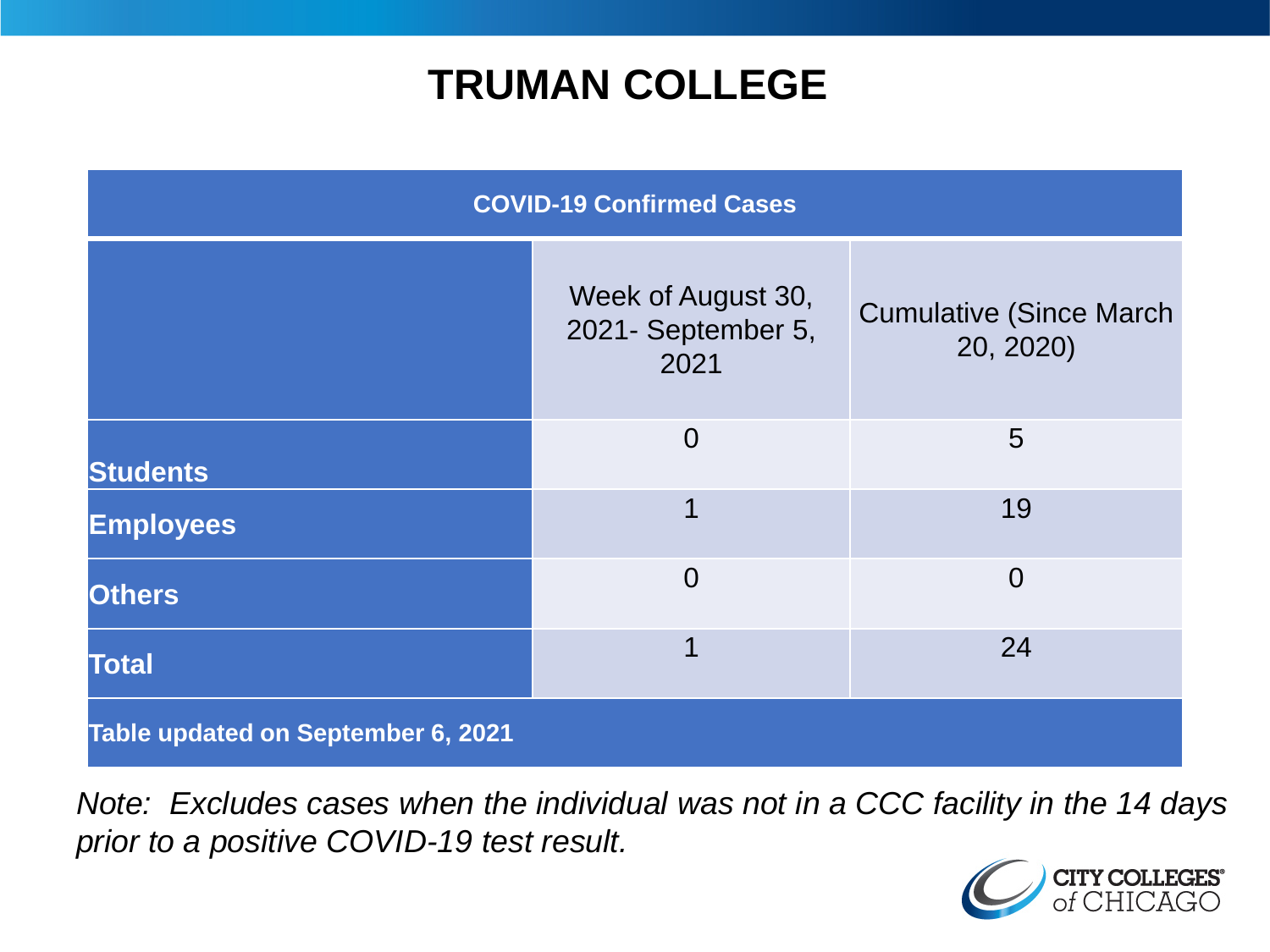## **WRIGHT COLLEGE**

| <b>COVID-19 Confirmed Cases</b>    |                                                  |                                              |
|------------------------------------|--------------------------------------------------|----------------------------------------------|
|                                    | Week of August 30,<br>2021- September 5,<br>2021 | <b>Cumulative (Since March)</b><br>20, 2020) |
| <b>Students</b>                    | 1                                                | $\overline{2}$                               |
| <b>Employees</b>                   | $\overline{0}$                                   | 17                                           |
| <b>Others</b>                      | $\overline{0}$                                   | $\overline{0}$                               |
| <b>Total</b>                       | 1                                                | 19                                           |
| Table updated on September 6, 2021 |                                                  |                                              |